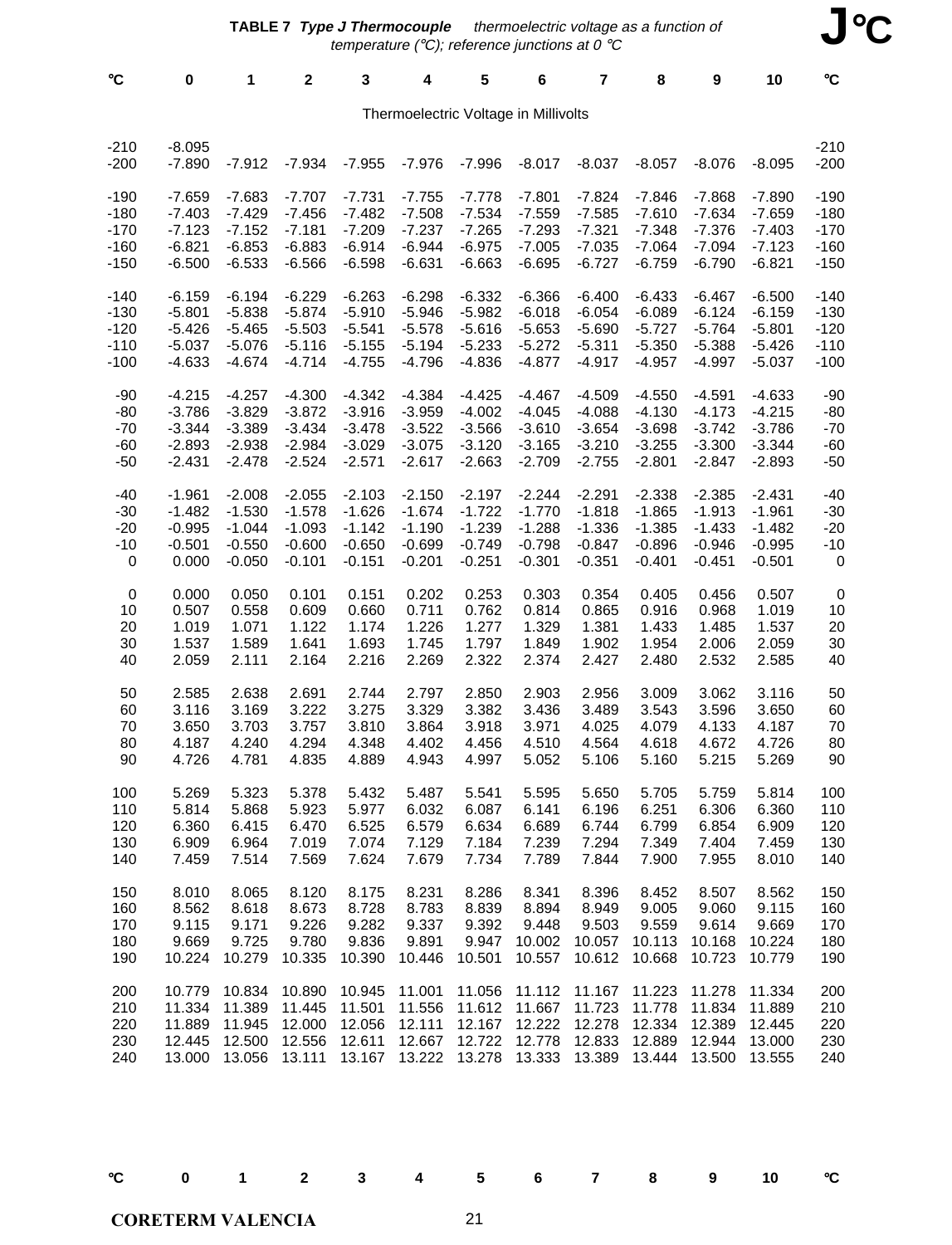**TABLE 7 Type J Thermocouple**  thermoelectric voltage as a function of temperature (°C); reference junctions at 0 °C

|                                      | $\rm ^{\circ}C$                 | 0                                              | 1                                                                   | $\mathbf 2$                                                  | 3                                                      | 4                                                                                                                                                                            | 5                                              | 6                                                     | $\overline{\mathbf{r}}$                        | 8                                               | 9                                                  | 10                                             | $\rm ^{\circ}C$                 |
|--------------------------------------|---------------------------------|------------------------------------------------|---------------------------------------------------------------------|--------------------------------------------------------------|--------------------------------------------------------|------------------------------------------------------------------------------------------------------------------------------------------------------------------------------|------------------------------------------------|-------------------------------------------------------|------------------------------------------------|-------------------------------------------------|----------------------------------------------------|------------------------------------------------|---------------------------------|
| Thermoelectric Voltage in Millivolts |                                 |                                                |                                                                     |                                                              |                                                        |                                                                                                                                                                              |                                                |                                                       |                                                |                                                 |                                                    |                                                |                                 |
|                                      | 250<br>260<br>270<br>280<br>290 | 13.555<br>14.110<br>14.665<br>15.219<br>15.773 | 13.611<br>14.166<br>14.720<br>15.275<br>15.829                      | 13.666<br>14.221<br>14.776<br>15.330<br>15.884               | 13.722<br>14.277<br>14.831<br>15.386<br>15.940         | 13.777<br>14.332<br>14.887<br>15.441<br>15.995                                                                                                                               | 13.833<br>14.388<br>14.942<br>15.496<br>16.050 | 13.888<br>14.443<br>14.998<br>15.552<br>16.106        | 13.944<br>14.499<br>15.053<br>15.607<br>16.161 | 13.999<br>14.554<br>15.109<br>15.663<br>16.216  | 14.055<br>14.609<br>15.164<br>15.718<br>16.272     | 14.110<br>14.665<br>15.219<br>15.773<br>16.327 | 250<br>260<br>270<br>280<br>290 |
|                                      | 300<br>310<br>320<br>330<br>340 | 16.327<br>16.881<br>17.434<br>17.986<br>18.538 | 16.383<br>16.936<br>17.489<br>18.041<br>18.594                      | 16.438<br>16.991<br>17.544<br>18.097<br>18.649               | 16.493<br>17.046<br>17.599<br>18.152                   | 16.549<br>17.102<br>17.655<br>18.207<br>18.704 18.759                                                                                                                        | 16.604<br>17.157<br>17.710<br>18.262<br>18.814 | 16.659<br>17.212<br>17.765<br>18.318<br>18.870        | 16.715<br>17.268<br>17.820<br>18.373<br>18.925 | 16.770<br>17.323<br>17.876<br>18.428<br>18.980  | 16.825<br>17.378<br>17.931<br>18.483<br>19.035     | 16.881<br>17.434<br>17.986<br>18.538<br>19.090 | 300<br>310<br>320<br>330<br>340 |
|                                      | 350<br>360<br>370<br>380<br>390 | 19.090<br>19.642<br>20.194<br>20.745<br>21.297 | 19.146<br>19.697<br>20.249<br>20.800                                | 19.201<br>19.753<br>20.304<br>20.855<br>21.352 21.407        | 19.256<br>19.808<br>20.359<br>20.911                   | 19.311<br>19.863<br>20.414<br>20.966<br>21.462 21.517                                                                                                                        | 19.366<br>19.918<br>20.469<br>21.021           | 19.422<br>19.973<br>20.525<br>21.076<br>21.572 21.627 | 19.477<br>20.028<br>20.580<br>21.131<br>21.683 | 19.532<br>20.083<br>20.635<br>21.186<br>21.738  | 19.587<br>20.139<br>20.690<br>21.241<br>21.793     | 19.642<br>20.194<br>20.745<br>21.297<br>21.848 | 350<br>360<br>370<br>380<br>390 |
|                                      | 400<br>410<br>420<br>430<br>440 | 21.848<br>22.400<br>22.952<br>23.504<br>24.057 | 21.903<br>22.455<br>23.007                                          | 21.958<br>24.112 24.167                                      | 22.014 22.069<br>22.510 22.565<br>24.223               | 22.620 22.676<br>23.062 23.117 23.172 23.228<br>23.559 23.614 23.670 23.725<br>24.278                                                                                        | 22.124<br>23.780<br>24.333                     | 22.179<br>22.731<br>23.283<br>23.835<br>24.389        | 22.234<br>22.786<br>23.338<br>23.891<br>24.444 | 22.289<br>22.841<br>23.393<br>23.946<br>24.499  | 22.345<br>22.896<br>23.449<br>24.001<br>24.555     | 22.400<br>22.952<br>23.504<br>24.057<br>24.610 | 400<br>410<br>420<br>430<br>440 |
|                                      | 450<br>460<br>470<br>480<br>490 | 24.610<br>25.164<br>25.720<br>26.276<br>26.834 | 24.665<br>25.220<br>25.775<br>26.332<br>26.889                      | 24.721<br>25.275<br>25.831<br>26.945                         | 24.776<br>25.331<br>27.001                             | 24.832 24.887<br>25.386<br>25.886 25.942 25.998<br>26.387 26.443 26.499<br>27.057                                                                                            | 25.442<br>26.555<br>27.113                     | 24.943<br>25.497<br>26.053<br>26.610<br>27.169        | 24.998<br>25.553<br>26.109<br>26.666<br>27.225 | 25.053<br>25.608<br>26.165<br>26.722<br>27.281  | 25.109<br>25.664<br>26.220<br>26.778<br>27.337     | 25.164<br>25.720<br>26.276<br>26.834<br>27.393 | 450<br>460<br>470<br>480<br>490 |
|                                      | 500<br>510<br>520<br>530<br>540 | 27.393<br>27.953<br>28.516<br>29.080<br>29.647 | 27.449<br>28.010<br>29.137<br>29.704                                | 27.505 27.561<br>28.066<br>28.572 28.629<br>29.194<br>29.761 | 28.122<br>28.685                                       | 27.617<br>28.178<br>28.741<br>29.250 29.307 29.363<br>29.818 29.874 29.931                                                                                                   | 27.673<br>28.234<br>28.798                     | 27.729<br>28.291<br>28.854<br>29.420<br>29.988        | 27.785<br>28.347<br>28.911<br>29.477<br>30.045 | 27.841<br>28.403<br>28.967<br>29.534<br>30.102  | 27.897<br>28.460<br>29.024<br>29.590<br>30.159     | 27.953<br>28.516<br>29.080<br>29.647<br>30.216 | 500<br>510<br>520<br>530<br>540 |
|                                      | 550<br>560<br>570<br>580<br>590 | 30.216<br>30.788<br>31.362                     | 30.273<br>30.845<br>31.419                                          | 30.330<br>30.902<br>31.477                                   | 30.387<br>30.960<br>31.535                             | 30.444<br>31.017<br>31.592<br>31.939 31.997 32.055 32.113 32.171 32.229 32.287 32.345 32.403 32.461 32.519<br>32.519 32.577 32.636 32.694 32.752 32.810 32.869 32.927 32.985 | 30.502<br>31.074<br>31.650                     | 30.559<br>31.132<br>31.708                            | 30.616<br>31.189<br>31.766                     | 30.673<br>31.247<br>31.823                      | 30.730<br>31.304<br>31.881<br>33.044 33.102        | 30.788<br>31.362<br>31.939                     | 550<br>560<br>570<br>580<br>590 |
|                                      | 600<br>610<br>620<br>630<br>640 | 33.102<br>33.689<br>34.279<br>34.873<br>35.470 | 33.161<br>33.748<br>34.338<br>34.932<br>35.530                      | 33.219<br>34.397<br>34.992 35.051<br>35.590                  | 33.807 33.866 33.925                                   | 33.278 33.337 33.395<br>34.457 34.516<br>35.111<br>35.650 35.710 35.770                                                                                                      | 33.984<br>34.575<br>35.171                     | 33.454<br>34.043<br>34.635<br>35.230<br>35.830        | 33.513<br>34.102<br>34.694<br>35.290<br>35.890 | 33.571<br>34.161<br>34.754<br>35.350<br>35.950  | 33.630<br>34.220<br>34.813<br>35.410<br>36.010     | 33.689<br>34.279<br>34.873<br>35.470<br>36.071 | 600<br>610<br>620<br>630<br>640 |
|                                      | 650<br>660<br>670<br>680<br>690 | 36.071<br>36.675<br>37.284<br>37.896<br>38.512 | 36.131<br>36.736<br>37.345<br>37.958<br>38.574                      | 36.191<br>36.797<br>37.406<br>38.019<br>38.636               | 36.252<br>36.858<br>38.081<br>38.698                   | 36.312<br>36.918 36.979<br>37.467 37.528 37.590<br>38.142<br>38.760                                                                                                          | 36.373<br>38.204<br>38.822                     | 36.433<br>37.040<br>37.651<br>38.265<br>38.884        | 36.494<br>37.101<br>37.712<br>38.327<br>38.946 | 36.554<br>37.162<br>37.773<br>38.389<br>39.008  | 36.615<br>37.223<br>37.835<br>38.450<br>39.070     | 36.675<br>37.284<br>37.896<br>38.512<br>39.132 | 650<br>660<br>670<br>680<br>690 |
|                                      | 700<br>710<br>720<br>730<br>740 | 39.132<br>39.755                               | 39.194<br>39.818<br>40.382 40.445<br>41.012 41.075<br>41.645 41.708 | 39.880                                                       | 39.256 39.318<br>39.943 40.005<br>41.772 41.835 41.899 | 39.381<br>40.508 40.570 40.633 40.696<br>41.138 41.201 41.265 41.328                                                                                                         | 39.443<br>40.068<br>41.962                     | 39.505<br>40.131<br>40.759<br>41.391<br>42.026        | 39.568<br>40.193<br>41.455<br>42.090           | 39.630<br>40.256<br>40.822 40.886 40.949 41.012 | 39.693<br>40.319<br>41.518 41.581<br>42.153 42.217 | 39.755<br>40.382<br>41.645<br>42.281           | 700<br>710<br>720<br>730<br>740 |

°**C 0 1 2 3 4 5 6 7 8 9 10** °**C**

**CORETERM VALENCIA** 22